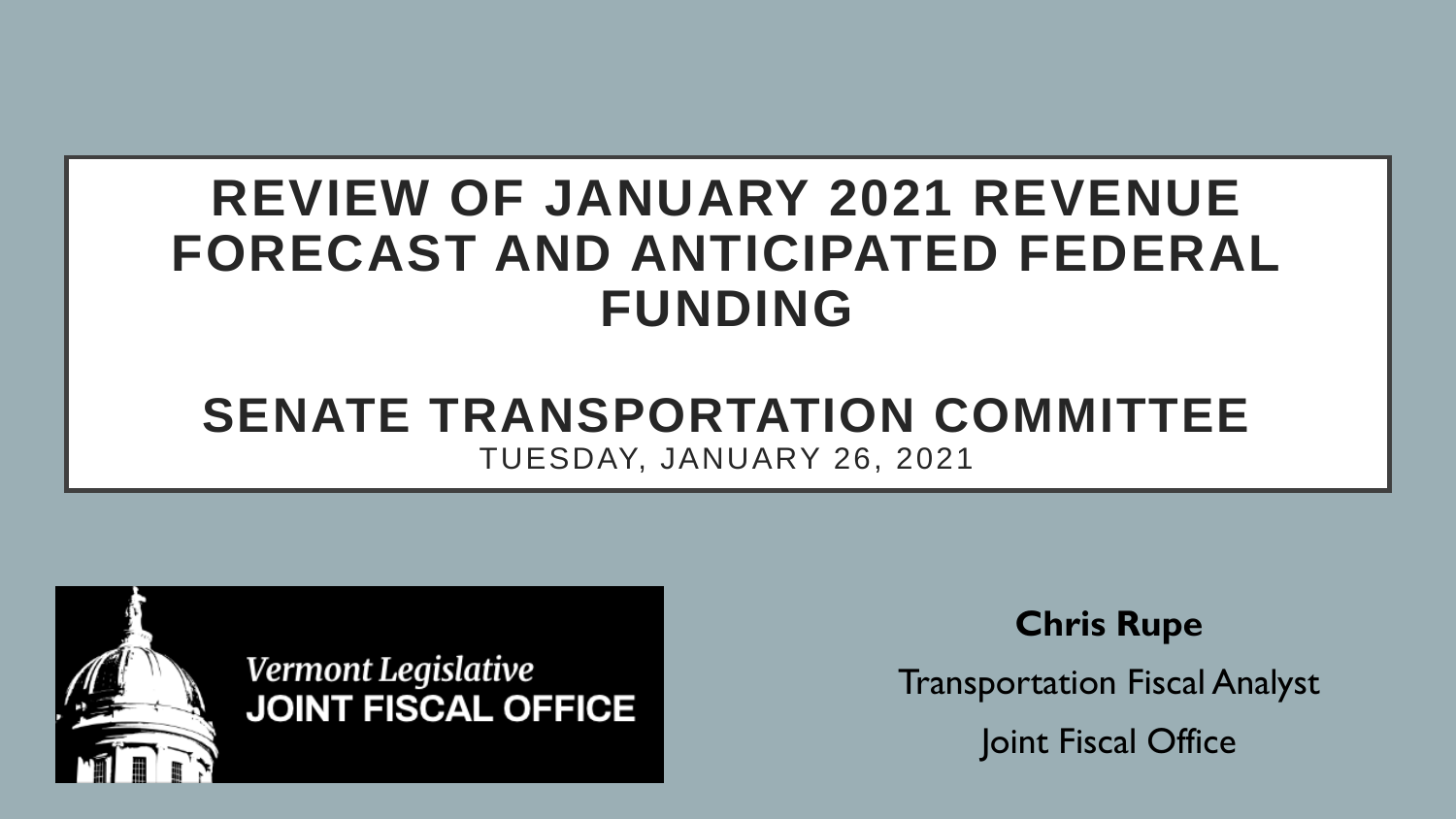# AGENDA

1) January 2021 Consensus Revenue Forecast

- 2) Anticipated Federal Funding
- 3) Questions?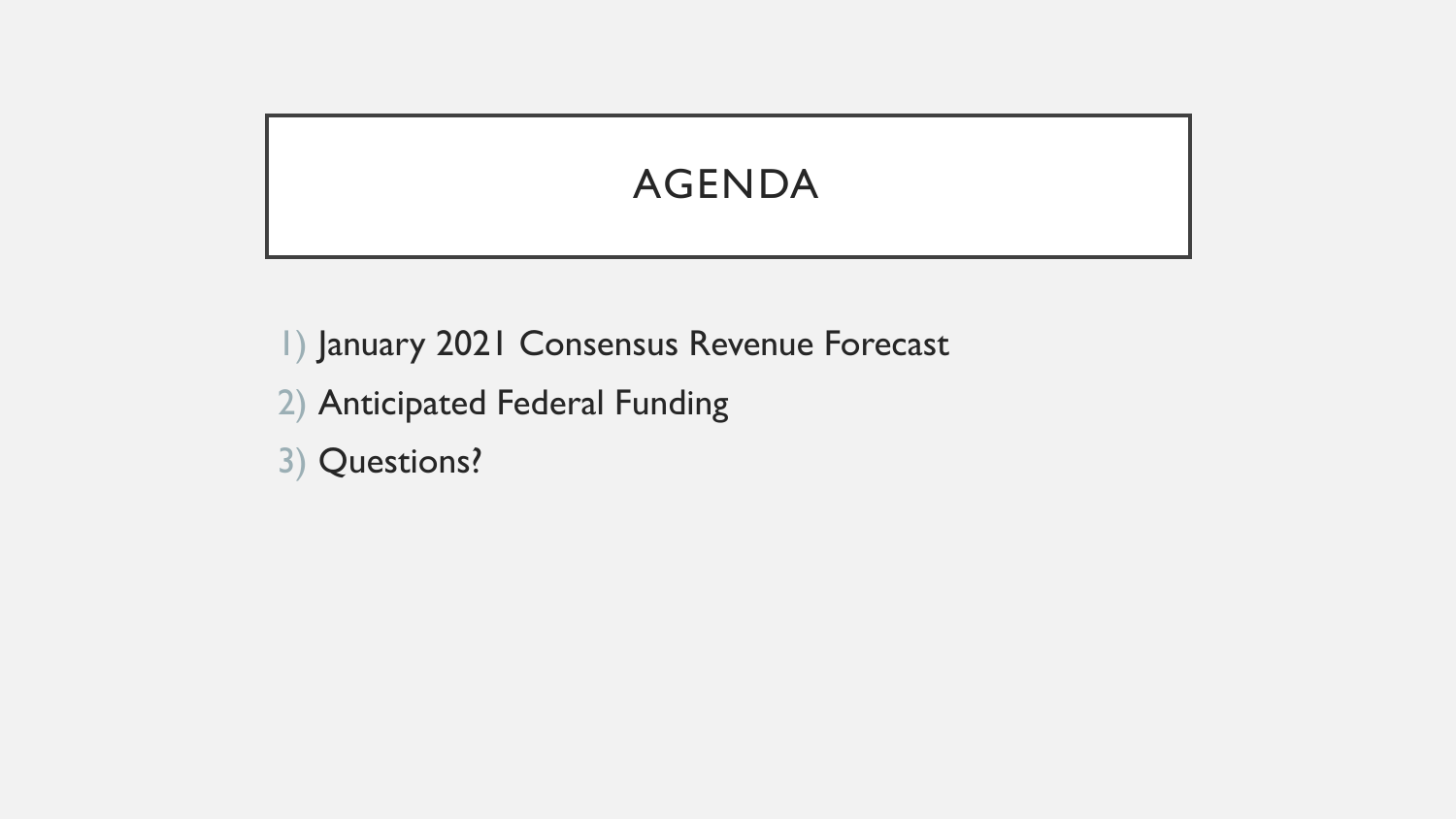# JANUARY 2021 CONSENSUS REVENUE FORECAST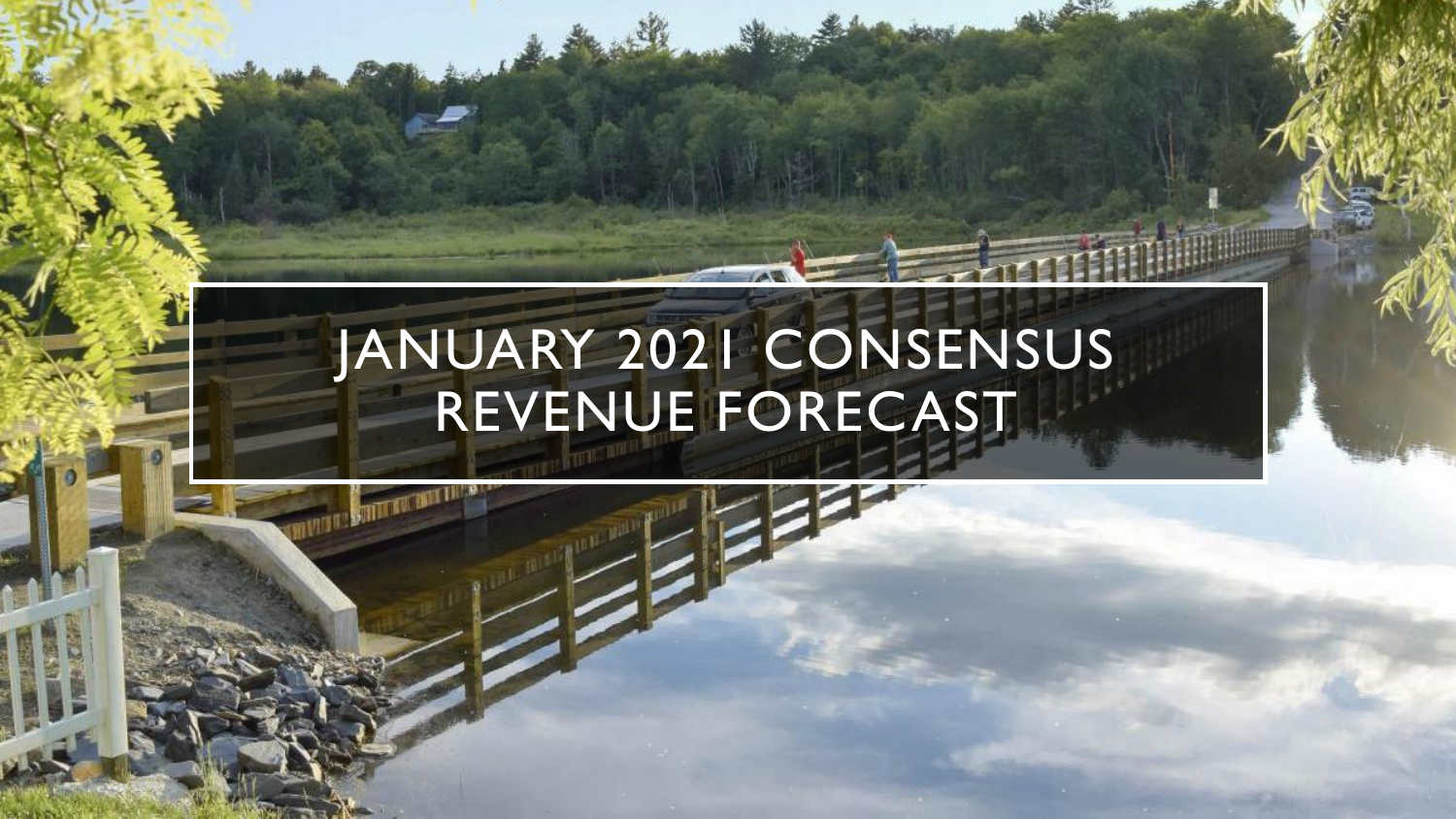**Projected Combined T-Fund and TIB Fund State Revenues**  $400$ **Black line represents** 380 actual revenues FY15-20 360 316.3 320.7 312.2 340  $316.4$ 311.2 293.9 297.5 300.2 303.9  $307.8$  305  $\begin{array}{r}\n 5 \overline{)320} \\
\hline\n 6 \overline{)300}\n \end{array}$ 320 285.9 304.3-312 279.6  $40 - 280$ 260  $\bullet$  Jan 2020 Forecast TF + TIB 240 Aug 2020 Forecast TF + TIB 220 - Jan 2021 Forecast TF + TIB 200 **FY22 FY15 FY16 FY18** FY19 **FY20 FY21 FY26** FY17 (proj) (proj) (proj) (proj) (proj) (proj) **Fiscal Year** 

The Jan 2021 forecast upgrades the outlook for state-generated transportation revenue compared to the Aug 2020 forecast by a cumulative total of \$26.3 million across FY21-25, but revenues are still projected to be below the pre-COVID Jan 2020 forecast. The Jan 2021 forecast predicts a cumulative total revenue loss of \$62.8 million between FY20 and FY25 compared to the pre-COVID Jan 2020 forecast (the total difference between the yellow and green lines). In comparison, the Aug 2020 forecast projected a cumulative decline of \$89.1 million over the same time period.

The January 2021 consensus revenue forecast upgraded the forecast for transportation funds compared to the August 2020 forecast.

However, the upgraded forecast remains below the pre-COVID January 2020 forecast.

Per the January 2021 forecast, total state transportation taxes/fees are projected to be \$62.8 million less between FY20 – FY25 than predicted a year ago.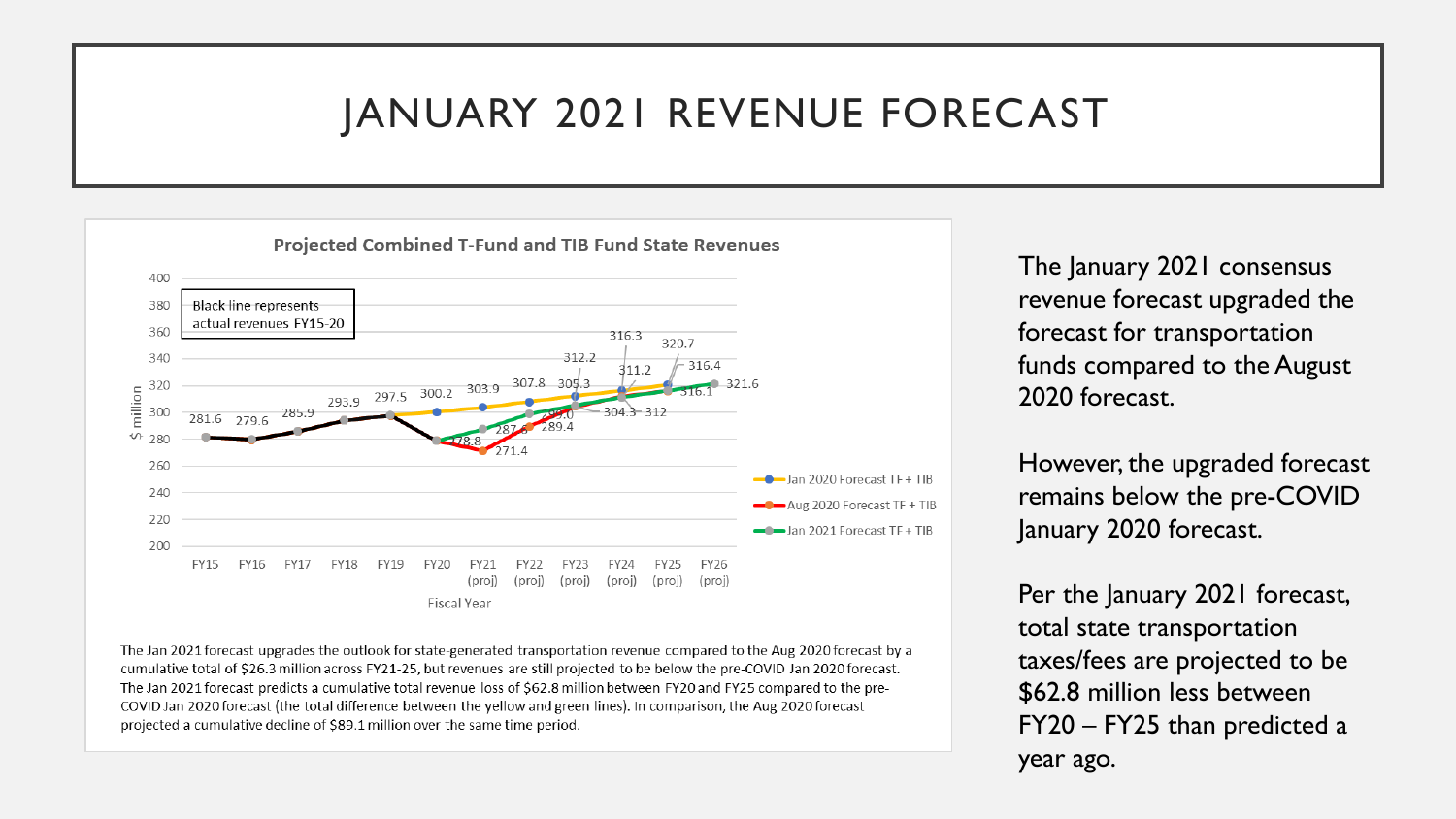

The January 2021 consensus revenue forecast predicts that motor fuels taxes/assessments will comprise a shrinking percentage of overall state transportation revenues in future years.

| FY15:          | 41.5% |
|----------------|-------|
| <b>FY20:</b>   | 37.2% |
| $FY26$ (proj): | 35.1% |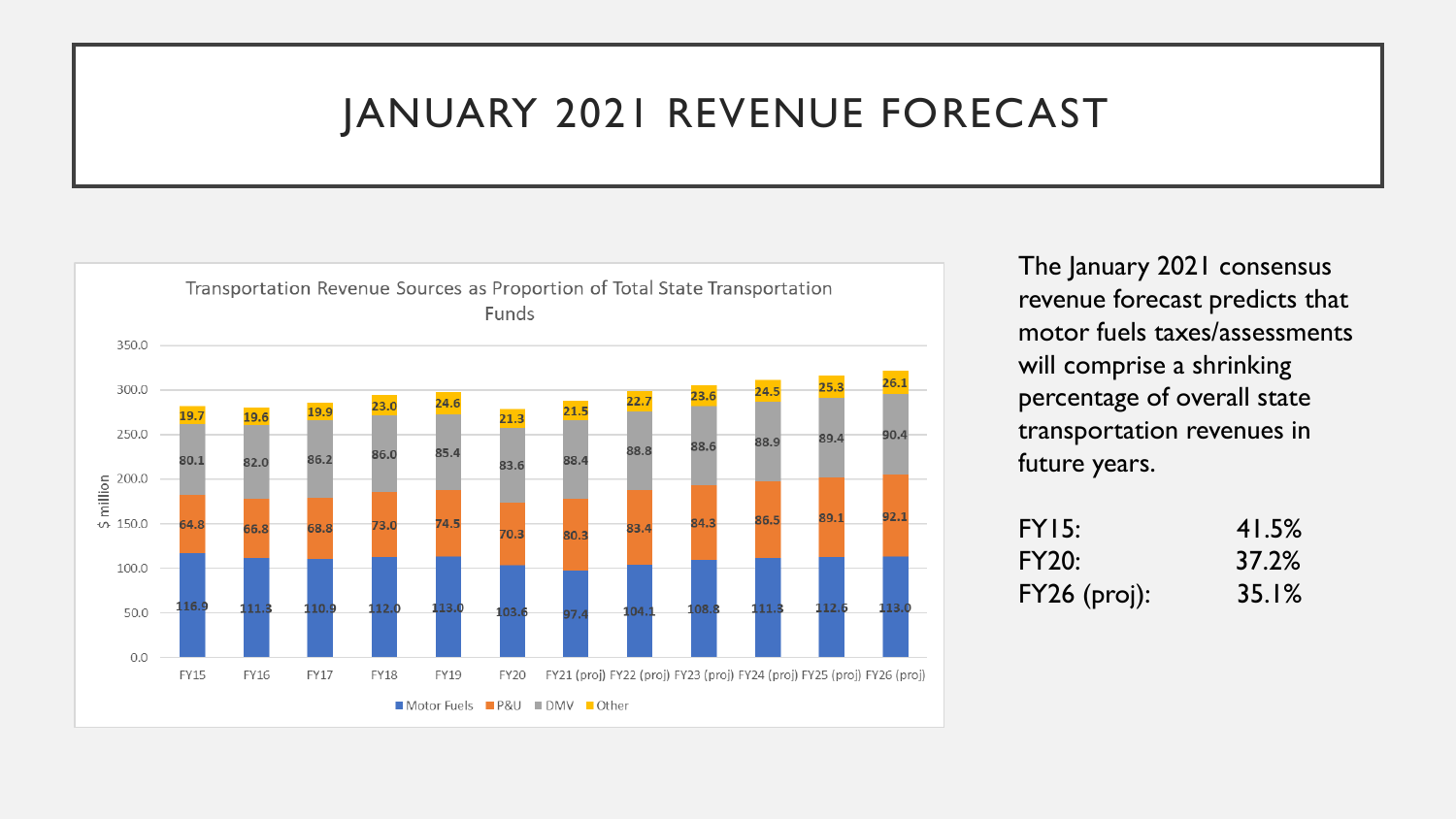#### **Transportation Revenue Forecasts for FY21 (\$ mil)**

| Revenue                                                    | January<br>2020 | August 2020 | January 2021 | Change from<br>Aug | Change Jan -<br>$\vert$ an |
|------------------------------------------------------------|-----------------|-------------|--------------|--------------------|----------------------------|
| <b>Gasoline</b>                                            | 78.0            | 68.I        | 67.1         | $-1.0$             | $-10.9$                    |
| <b>Diesel</b>                                              | 19.2            | 17.5        | 17.7         | 0.2                | $-1.5$                     |
| Purchase & Use                                             | 78.4            | 66.9        | 80.3         | 13.4               | 1.9                        |
| <b>DMV</b> Fees                                            | 87.7            | 83.5        | 88.4         | 4.9                | 0.7                        |
| <b>Other Fees</b>                                          | 24.6            | 22.6        | 21.5         | $-1.1$             | $-3.1$                     |
| <b>T-Fund Total</b>                                        | 287.9           | 258.6       | 275.0        | 16.4               | $-12.9$                    |
| <b>TIB Gasoline</b>                                        | 13.9            | 10.9        | 10.7         | $-0.2$             | $-3.2$                     |
| TIB Diesel and 2.1<br>Other                                |                 | 1.9         | 1.9          | $\bf{0}$           | $-0.2$                     |
| <b>TIB Total</b>                                           | 16.0            | 12.8        | 12.6         | $-0.2$             | $-3.4$                     |
|                                                            |                 |             |              |                    |                            |
| All State 303.9<br><b>Transportation</b><br><b>Revenue</b> |                 | 271.4       | 287.6        | 16.2               | $-16.3$                    |

The January '21 forecast shows a significant upgrade (+16.2M) from the Aug '20 forecast.

However, FY21 collections are still projected to be \$16.3M less than originally projected for FY21 last January.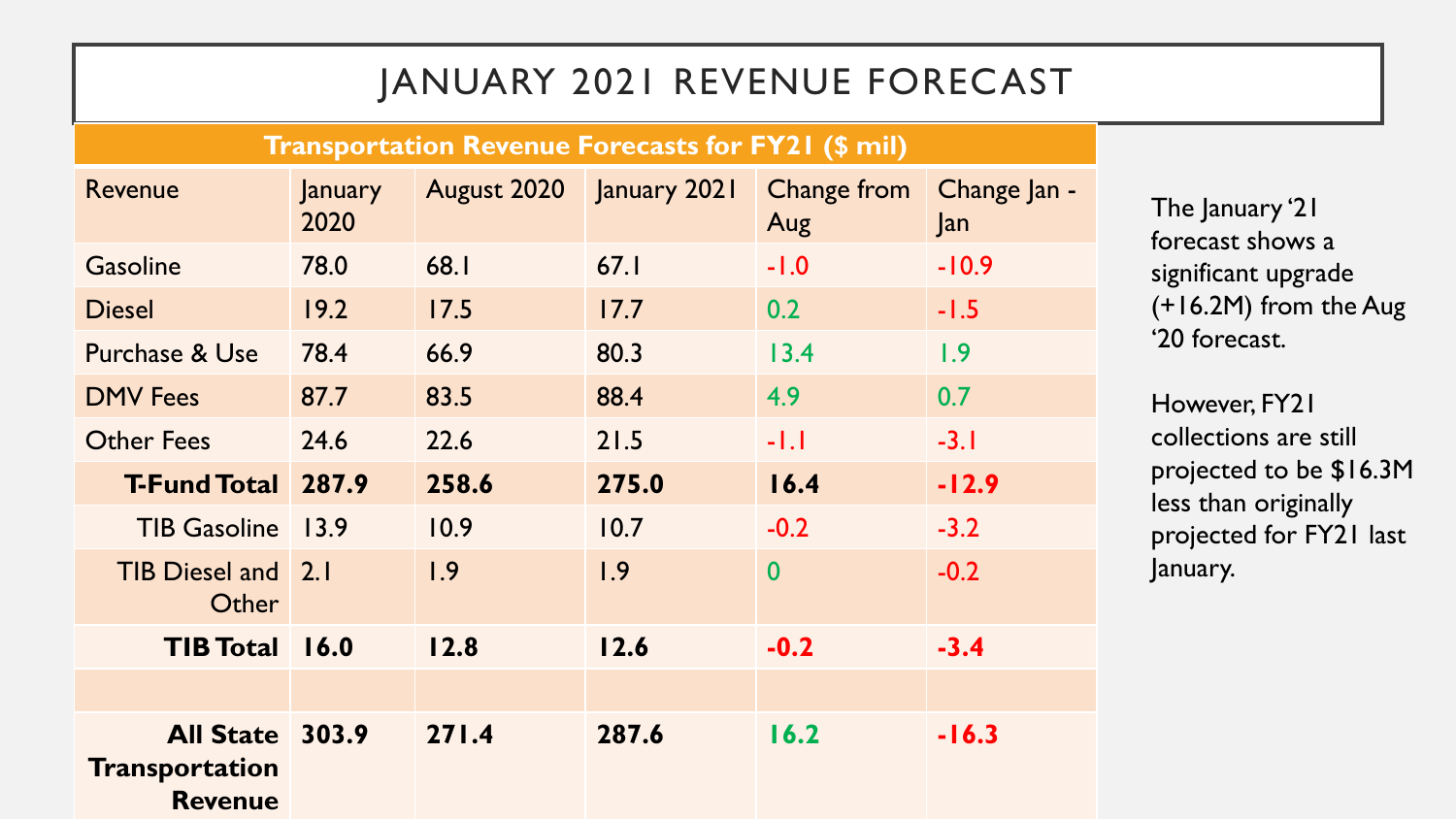| Change in Forecast for FY21 and FY22 (\$ mil) |                 |             |              |                        |                     |
|-----------------------------------------------|-----------------|-------------|--------------|------------------------|---------------------|
| Revenue                                       | January<br>2020 | August 2020 | January 2021 | Change<br>Jan'21 - Aug | Change Jan -<br>Jan |
| FY21 T-Fund                                   | 287.9           | 258.6       | 275.0        | 16.4                   | $-12.9$             |
| FY21 TIB                                      | 16.0            | 12.8        | 12.6         | $-0.2$                 | $-3.4$              |
| <b>FY21 TOTAL</b>                             | 303.9           | 271.4       | 287.6        | 16.2                   | $-16.3$             |
|                                               |                 |             |              |                        |                     |
| FY22 T-Fund                                   | 291.2           | 275.7       | 285.1        | 9.4                    | $-6.1$              |
| FY22 TIB                                      | 16.6            | 13.7        | 13.9         | 0.2                    | $-2.7$              |
| <b>FY22 TOTAL</b>                             | 307.8           | 289.4       | 299.0        | 9.6                    | $-8.8$              |

The January '21 forecast also upgrades revenues for FY22 by \$9.6 mil compared to last August's forecast.

Upgrade for FY21 driven by strong P&U and DMV fees.

However, FY22 collections are still projected to be \$8.8 mil less than originally projected for FY22 last January.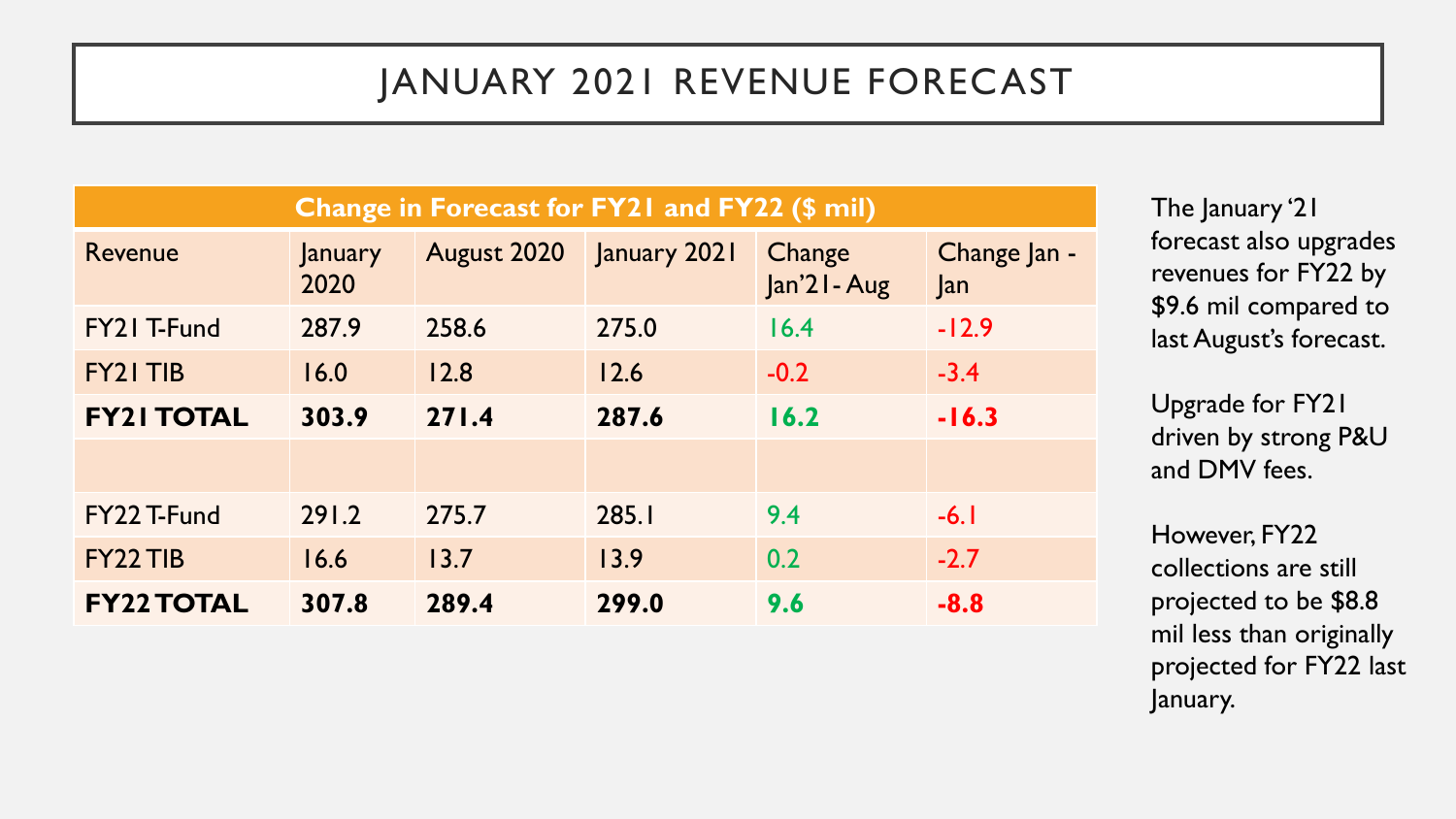### TRANSPORTATION REVENUES OVER TIME

- Overall, the recent forecast is good news for transportation funding. Things are not projected to be as tight as projected last August.
- However, transportation revenues remain below pre-COVID levels and are projected to remain below the levels forecasted in January 2020 until approx. FY26.
- Motor fuel tax collections are projected to gradually rebound in future years, but they are projected to generate a shrinking percentage of total transportation funding as DMV Fees and Purchase & Use Tax are projected to grow as a percentage of total transportation funding.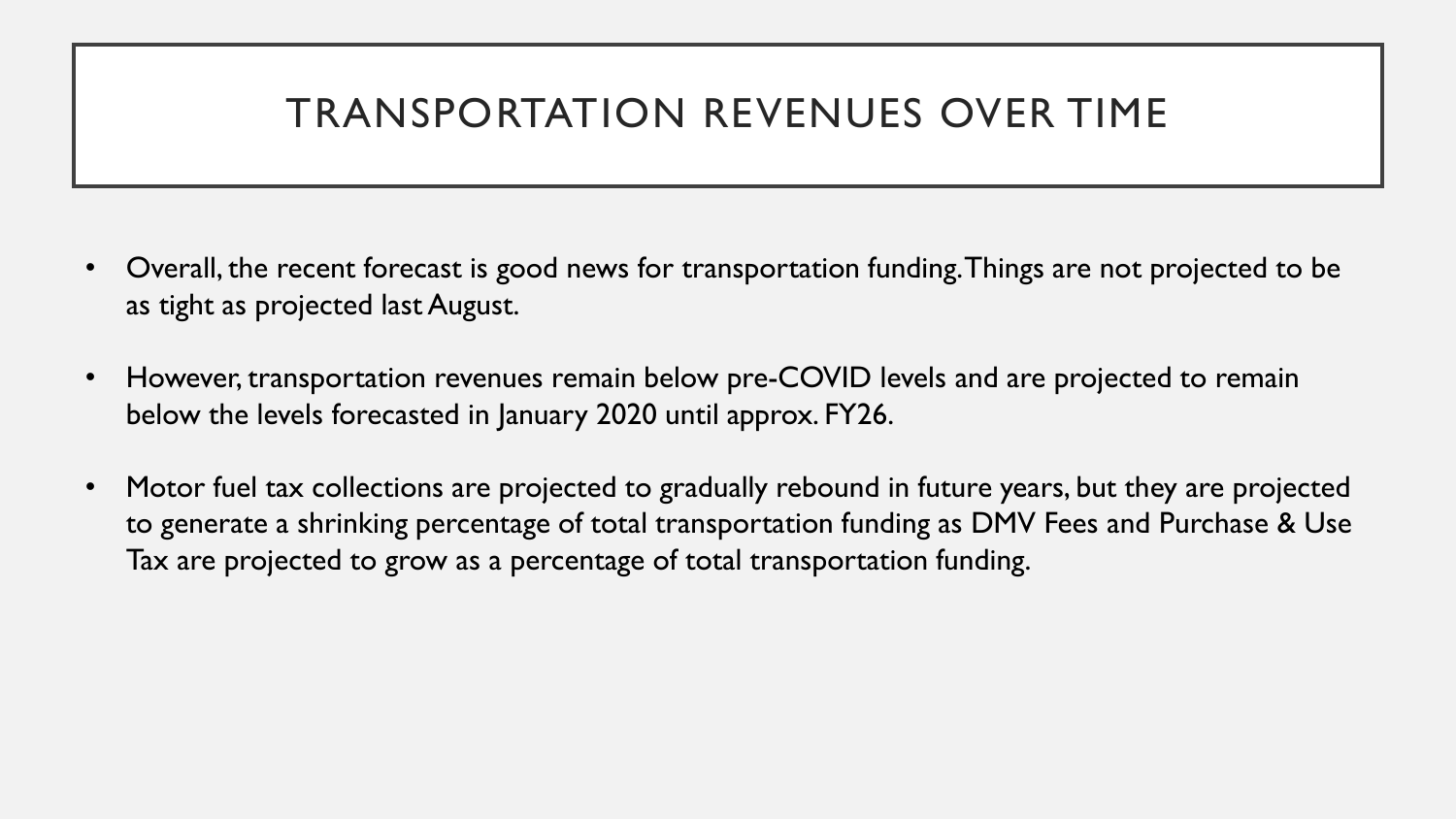

#### ANTICIPATED FEDERAL FUNDING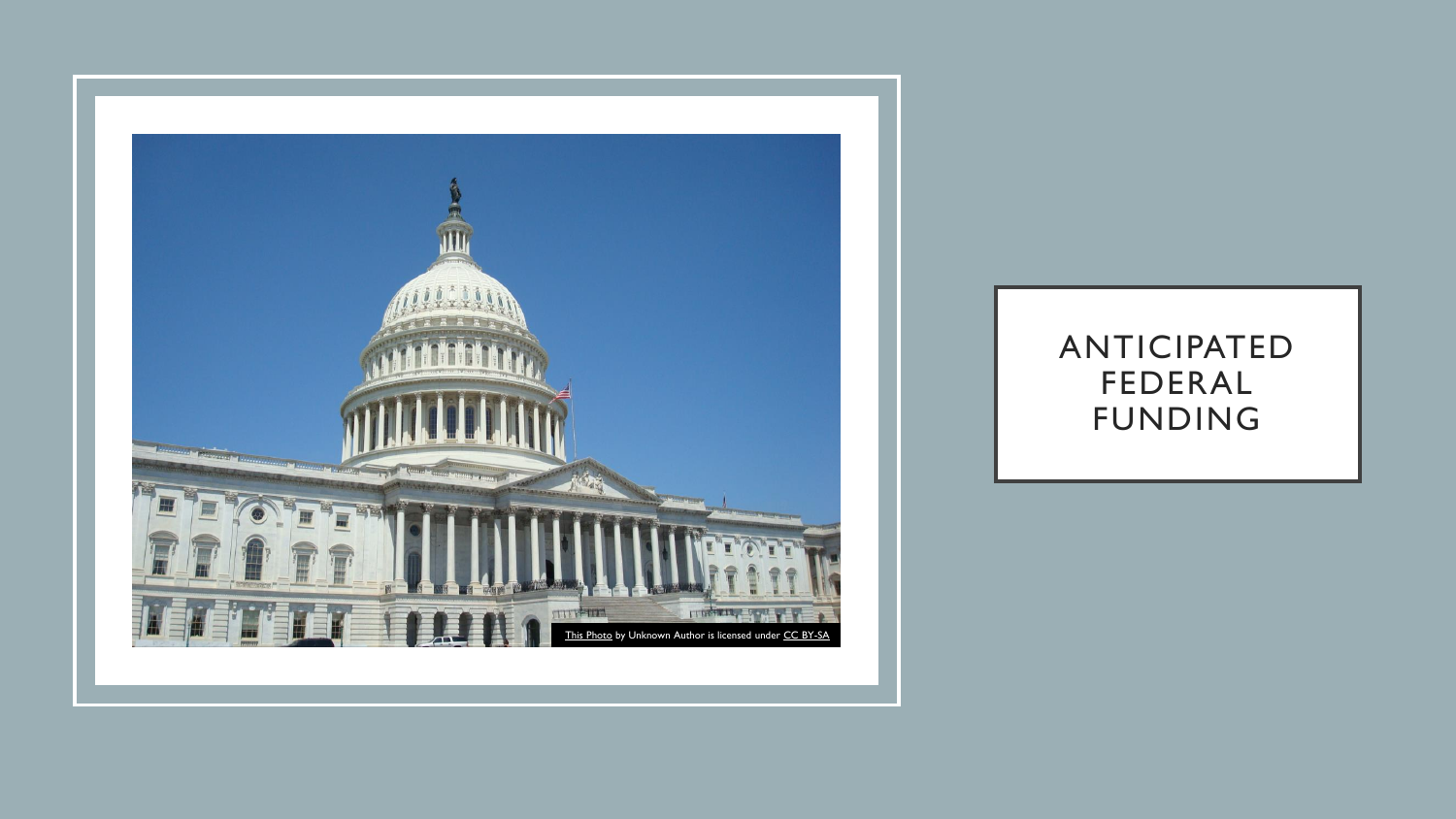### FEDERAL DEVELOPMENTS

- The CARES Act (March 2020) provided funding for state and local governments and transportation providers that were impacted by the COVID-19 pandemic. Matching requirements were waived on the transportation funding.
- VT received the following allocations directed for transportation relief through CARES:
	- \$9 mil [FAA Grants-in-Aid for Airports](https://www.faa.gov/airports/cares_act/)
	- \$13,327,895 [FTA 5311 Nonurbanized Formula](https://www.transit.dot.gov/cares-act)
	- \$7,682,069 [FTA 5307 Urbanized Formula](https://www.transit.dot.gov/cares-act)
- Unlike the CRF, there was no December 30, 2020 deadline to spend these funds.
- The federal infrastructure stimulus that many hoped for in the spring and summer did not materialize.
- Congress extended the FAST Act for another federal fiscal year in September. FAST Act now authorized through FFY21. But then what?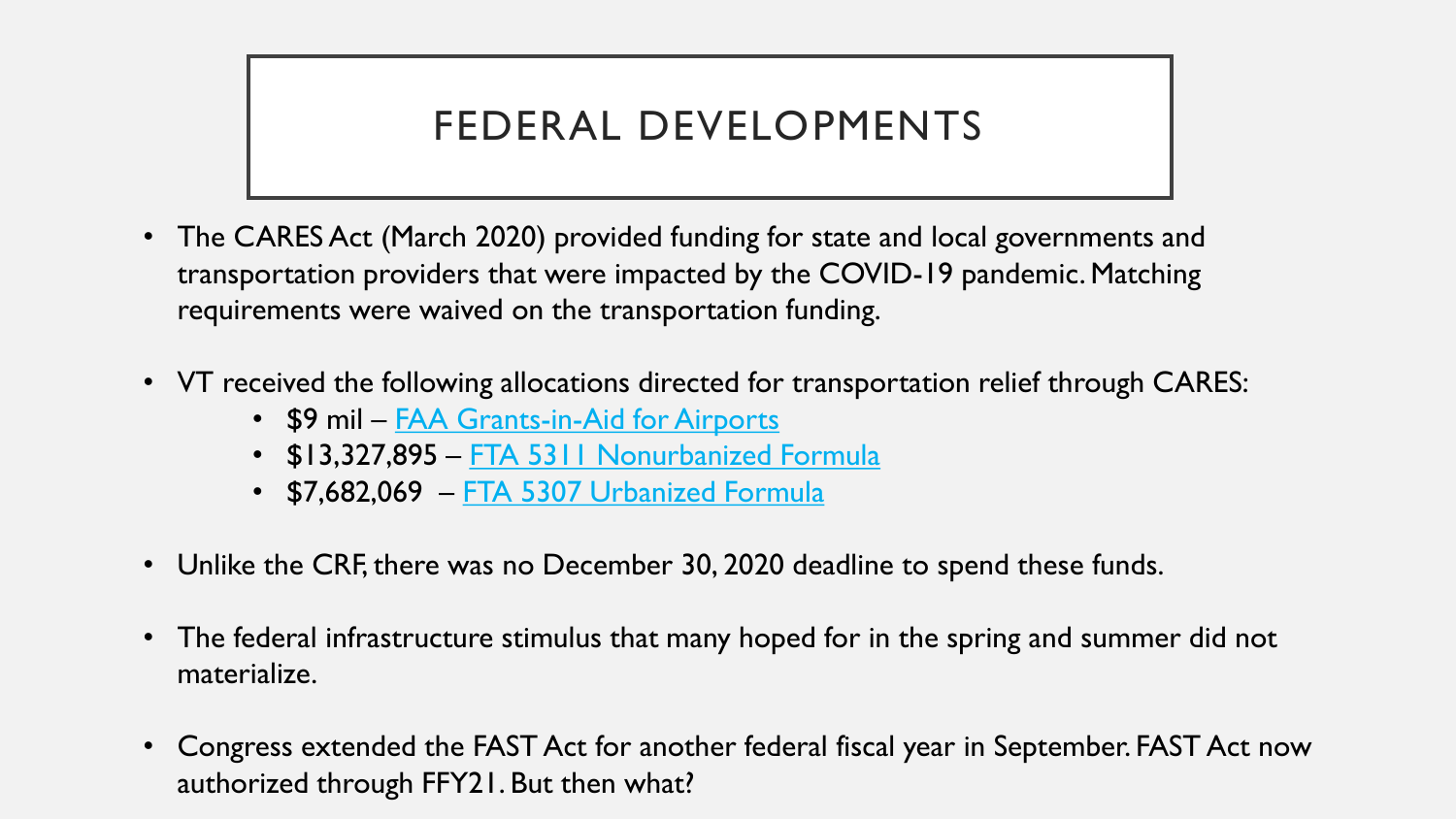#### H.R. 133 – DECEMBER 2020

- Massive omnibus included **\$900 billion for economic stimulus** and **\$1.4 trillion to fund the federal government** for FFY21.
- "Normal" transportation funding in FFY21 is relatively flat compared to FFY20 and will, generally, appropriate the funding to implement the one-year extension of the FAST Act that was approved in September.
- The economic stimulus portion of the bill, however, included **\$45 billion of additional funding for transportation.**
- Guidance is trickling out of federal agencies but early estimates indicate that VT is likely to receive the totals in the chart to the right in accordance with formulas. Note – these numbers represent funding from the COVID stimulus portion of the bill.
- AOT is currently planning how to deploy these funds and those plans are expected to be reflected in upcoming budget legislation this session.

| <b>Estimated COVID-19 Relief Federal Transportation Funding for</b><br><b>Vermont (H.R. 133)</b> |                             |  |  |
|--------------------------------------------------------------------------------------------------|-----------------------------|--|--|
|                                                                                                  |                             |  |  |
| Grant                                                                                            | Estimated<br>Funding $(\$)$ |  |  |
|                                                                                                  |                             |  |  |
| FAA – Airport Coronavirus Response Grant                                                         | 3,922,116                   |  |  |
| FHWA – Surface Transportation Block Grant                                                        | 50,411,349                  |  |  |
| FTA Sec. 5307 - Urbanized Area Formula Grants                                                    | 2,480,670                   |  |  |
| FTA Sec. 5310 - Enhanced Mobility of Seniors and<br>Individuals with Disabilities                | 89,028                      |  |  |
| FTA Sec. 5311 – Rural Area Formula Grants                                                        | 26,725,119                  |  |  |
|                                                                                                  |                             |  |  |
| <b>Total Transportation Investment Directed to Vermont</b>                                       | \$83,628,282                |  |  |
| Estimates from Federal Funds Information for States. December 23, 2020.                          |                             |  |  |

• https://ljfo.vermont.gov/subjects/covi [d-19-documents/federal-covid-19](https://ljfo.vermont.gov/subjects/covid-19-documents/federal-covid-19-economic-relief-bill-december-2020) economic-relief-bill-december-2020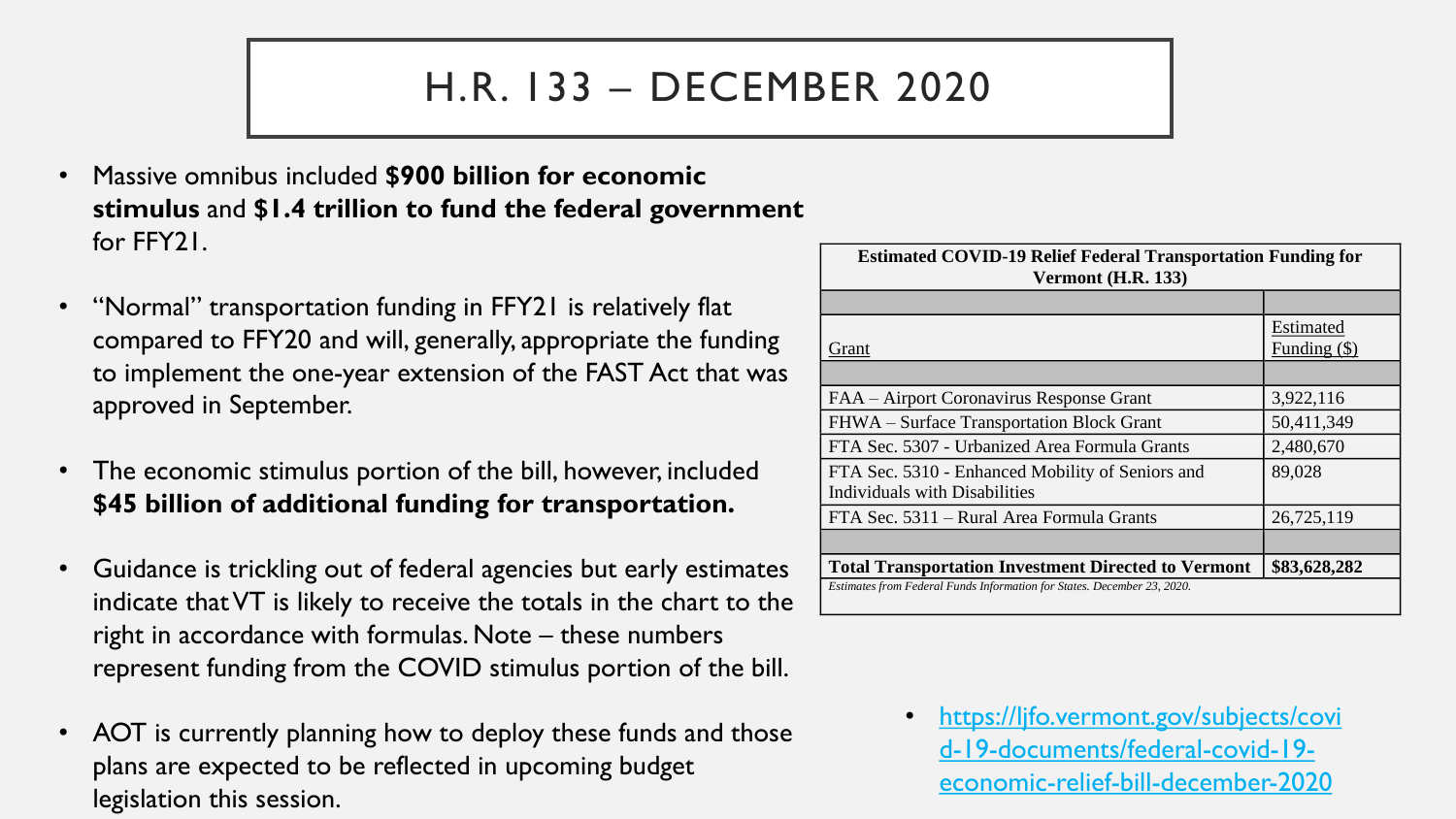# H.R. 133 – COVID STIMULUS

- [FAA Airport Coronavirus Response Grant Program:](https://www.faa.gov/airports/crrsaa/)
	- "…economic relief to eligible U.S. airports and eligible concessions at those airports to prevent, prepare for, and respond to the coronavirus disease 2019 (COVID-19) public health emergency."
	- Costs related to operations, personnel, cleaning, sanitization, janitorial services, combating pathogen spread at airport, and debt service payments.
	- Funding will also be available to airports to provide relief to certain on-site concessionaires
	- Funds are available until September 30, 2021 and must be obligated by that date. No match required.
	- \$2 billion nationwide. Estimated total for VT: **\$3,922,116**
	- **Largest recipient will be BTV but funds will also be made available to general aviation and non-primary airports. Official dollar amounts have not been released by FAA at this point.**

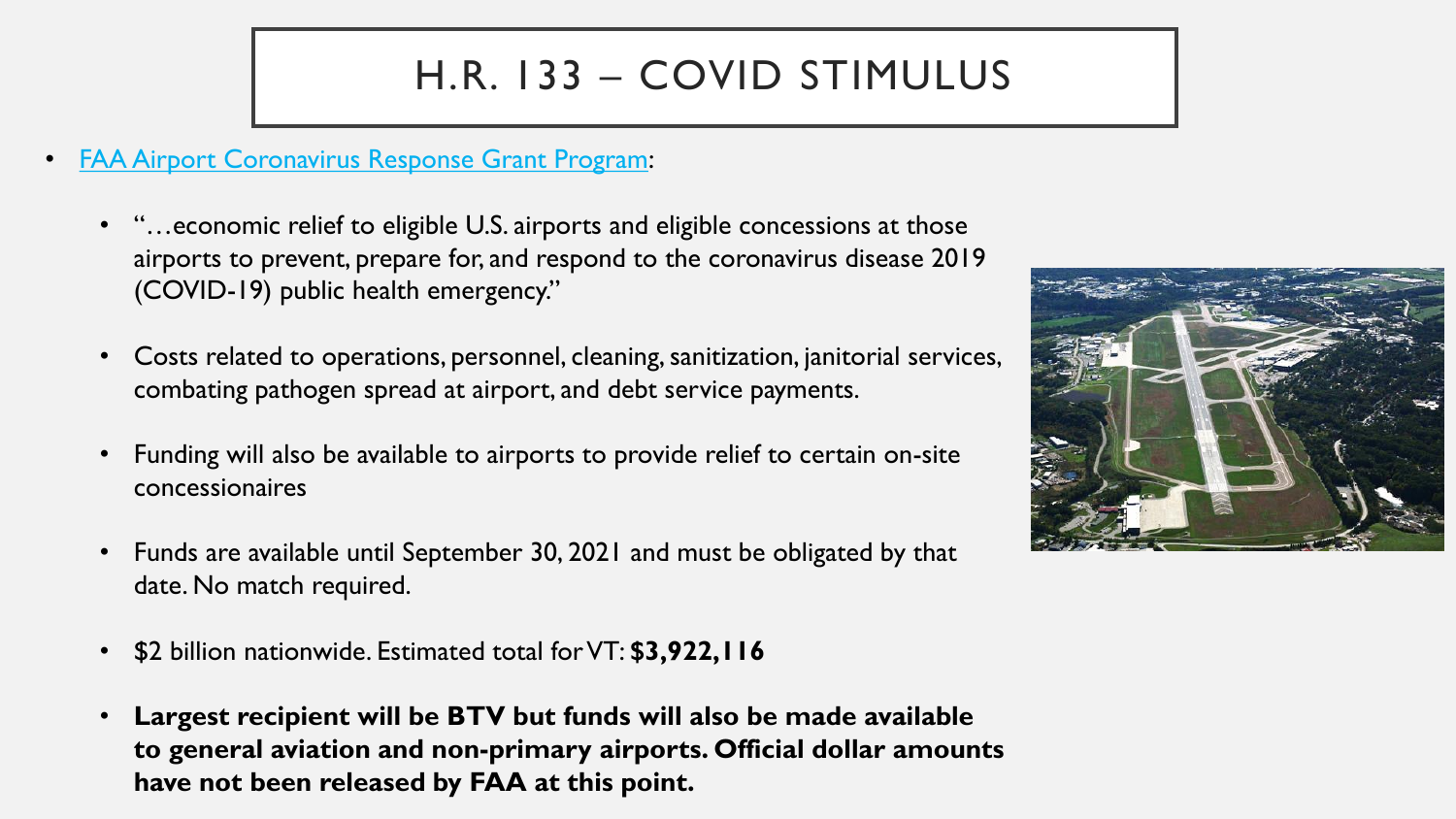## H.R. 133 – COVID STIMULUS

- [FHWA Surface Transportation Block Grant Program:](https://www.fhwa.dot.gov/specialfunding/stp/)
	- "...flexible funding that may be used by States and localities for projects to preserve and improve the conditions and performance on any Federal-aid highway, bridge and tunnel projects on any public road, pedestrian and bicycle infrastructure, and transit capital projects, including intercity bus terminals."
	- COVID Stimulus funds may be used for preventive and routine maintenance, operations, personnel, contractors, debt service, and coverage for other revenue losses.
	- Funds are available until end of FFY24.
	- \$9.8 billion nationwide. Estimate for VT: **\$50,411,349**



- **Up to 100% federal cost share for the COVID stimulus dollars.**
- **Awaiting any revised guidance from FHWA**
- For more about types of eligible STBG projects:<https://www.law.cornell.edu/uscode/text/23/133>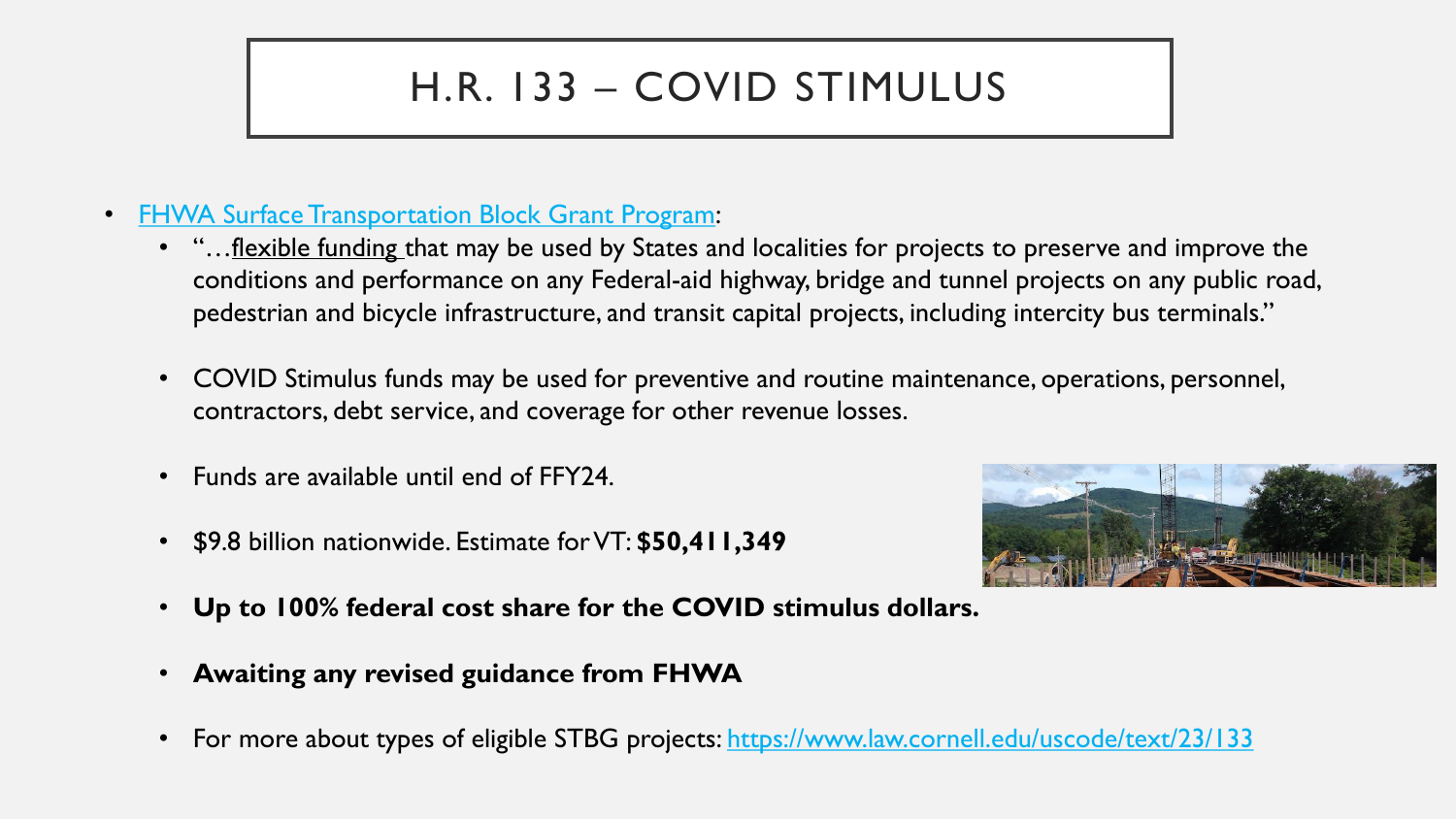### H.R. 133 – COVID STIMULUS

- FTA (Sec  $\frac{5307}{5310}$ , and  $\frac{5311}{5311}$ ) Transit Funding
	- "Similar to the **[CARES Act](https://www.transit.dot.gov/cares-act)**, the supplemental funding will be provided at 100-percent federal share, with no local match required. Funding will support expenses eligible under the relevant program, although the Act directs recipients to prioritize payroll and operational needs."
	- Very flexible funding for general operations.
- Sec 5307 (Urban): \$13,271,310,572 nationwide. **Burlington VT: \$2,480,670**
- Sec 5310 (Elderly/Disabled): \$50, 034,973 nationwide. **VT: \$89,028**
- Sec. 5311 (Non-urban): \$678,654,455 nationwide. **VT: \$26,725,119**

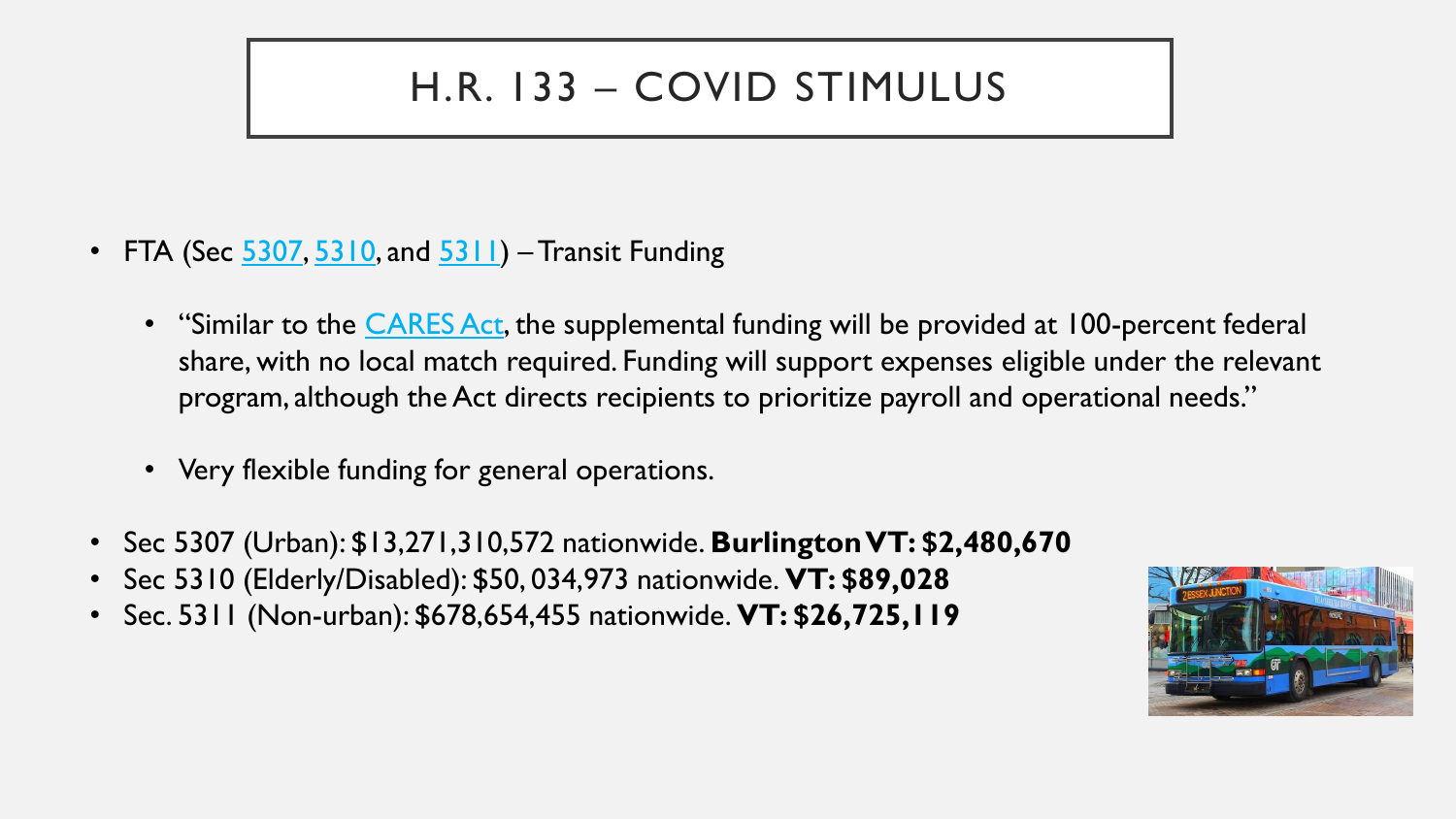### H.R. 133 – OTHER PROVISIONS

- Aid also authorized for **private transportation providers.**
	- **Sec. 421. Assistance for Providers of Transportation Services Affected By Covid-19**. Section 421 provides \$2 billion in economic assistance to motorcoach and bus operators, school bus companies, U.S. flag passenger vessel operators, **like passenger ferries**, and other U.S. transportation service providers.
	- US DOT anticipated to establish an application process.
- Aid also authorized for **Amtrak.**
	- \$174.9 mil for Amtrak in lieu of Section 209 payments from states to Amtrak for statesupported corridors.
	- Awaiting details from FRA and Amtrak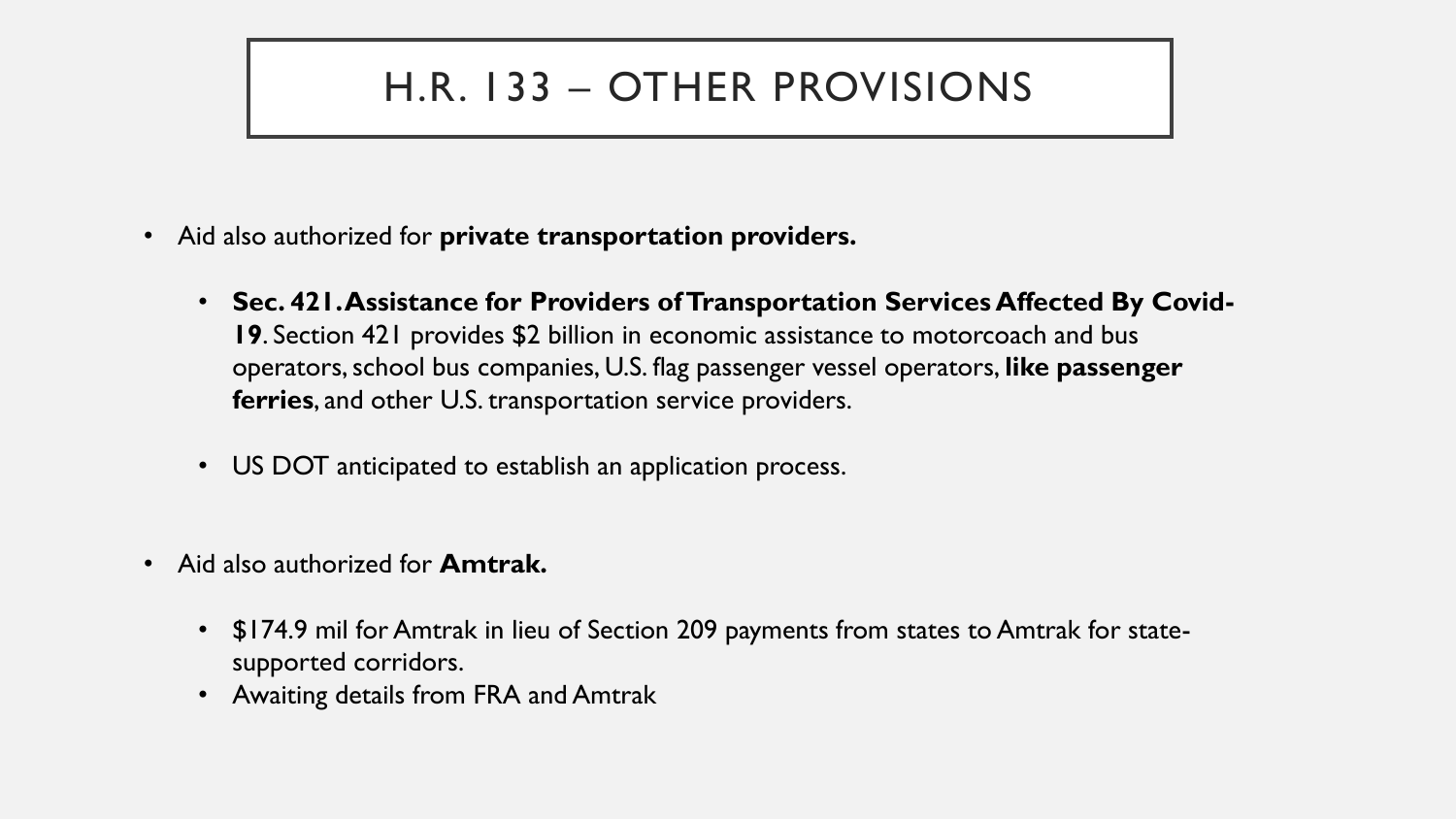#### ANTICIPATED FFY21 FORMULA APPORTIONMENTS AS OF OCTOBER

| <b>National</b><br>Highway<br>Performance<br>Program | Surface<br><b>Transportation</b><br><b>Block Grants</b> | <b>Highway</b><br><b>Safety</b><br>Improvement<br>Program | Railway-<br><b>Highway</b><br>Crossings<br>Program | Congestion<br>Mitigation &<br>Air Quality<br>Improvement | Metropolitan<br>Planning | National Highway<br><b>Freight Program</b> |
|------------------------------------------------------|---------------------------------------------------------|-----------------------------------------------------------|----------------------------------------------------|----------------------------------------------------------|--------------------------|--------------------------------------------|
| \$124,018,629                                        | \$62,113,118                                            | \$12,347,954                                              | \$1,225,000                                        | \$12,623,783                                             | \$2,246,963              | \$7,604,769                                |

**TOTAL** \$222,180,126

As of October 9, 2020. https://www.fhwa.dot.gov/legsregs/directives/notices/n4510847/n4510847\_t1.cfm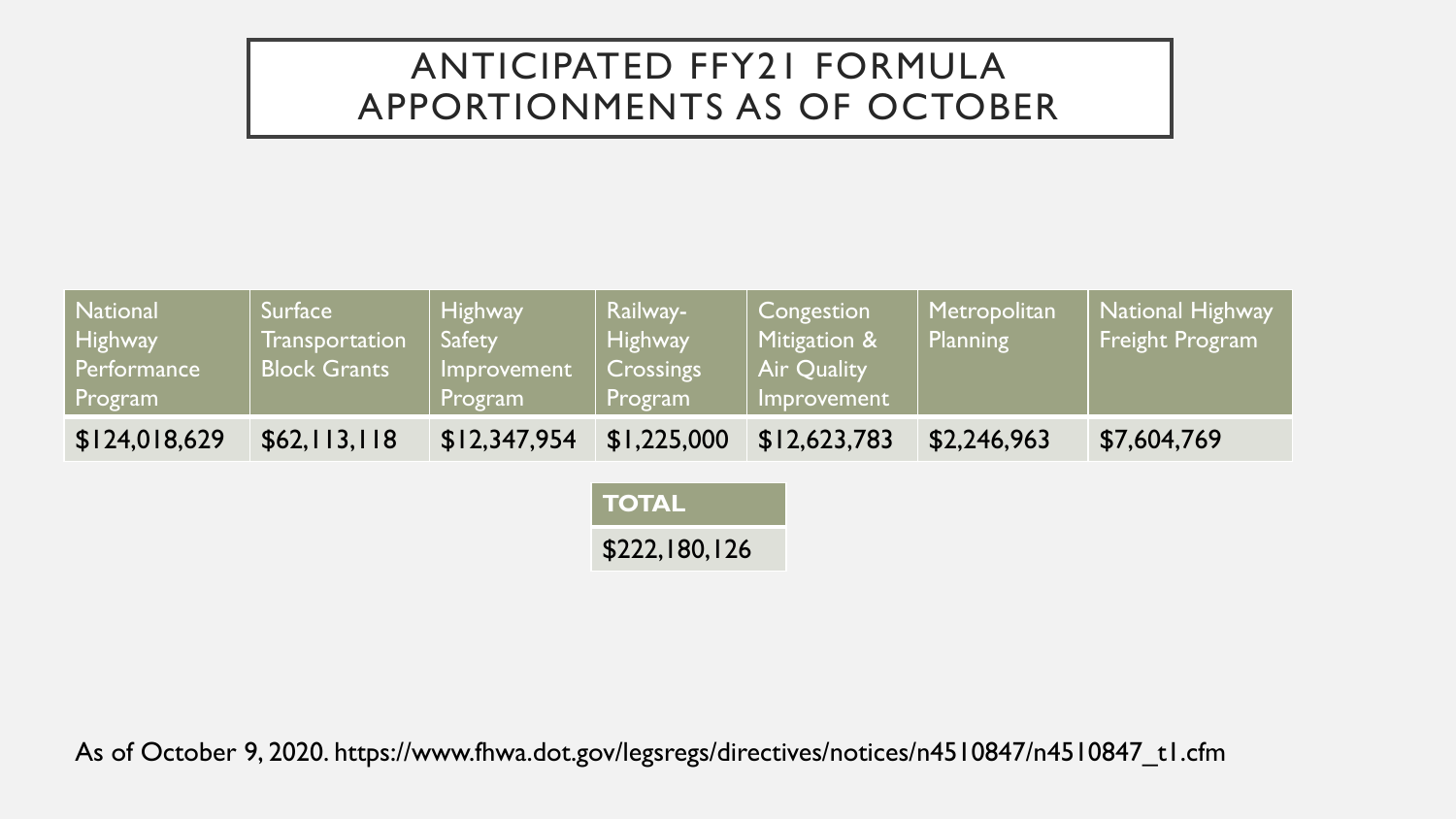### SUMMARY

- **The January 2021 revenue forecast significantly upgraded the outlook for Vermont's transportation revenues (+ \$16.2M higher than the August 2020 forecast). However, revenues are still below pre-COVID projections ( -\$16.3M lower than January 2020 forecast).**
	- Increase driven by higher P&U and DMV Fee revenue from stronger than anticipated vehicle sales.
	- Motor fuel taxes remain relatively weak as people drive less and buy less gas.

#### • **Significant additional funding from the federal government is coming!**

- Stimulus funds from HR 133 are significantly more flexible than typical federal funding
	- Up to 100% cost share
	- Operating support and expenses
- Guidance is still being developed by federal agencies, and a lot of details are still unknown.
- Formula funds will benefit transit operators, airports, and AOT and will help all three pay for their operations and soften the impact of decreased revenues.
- Additional grant opportunities will be available for private transportation operators and for Amtrak but details are not yet released.
- **What will the next FAST Act look like?**